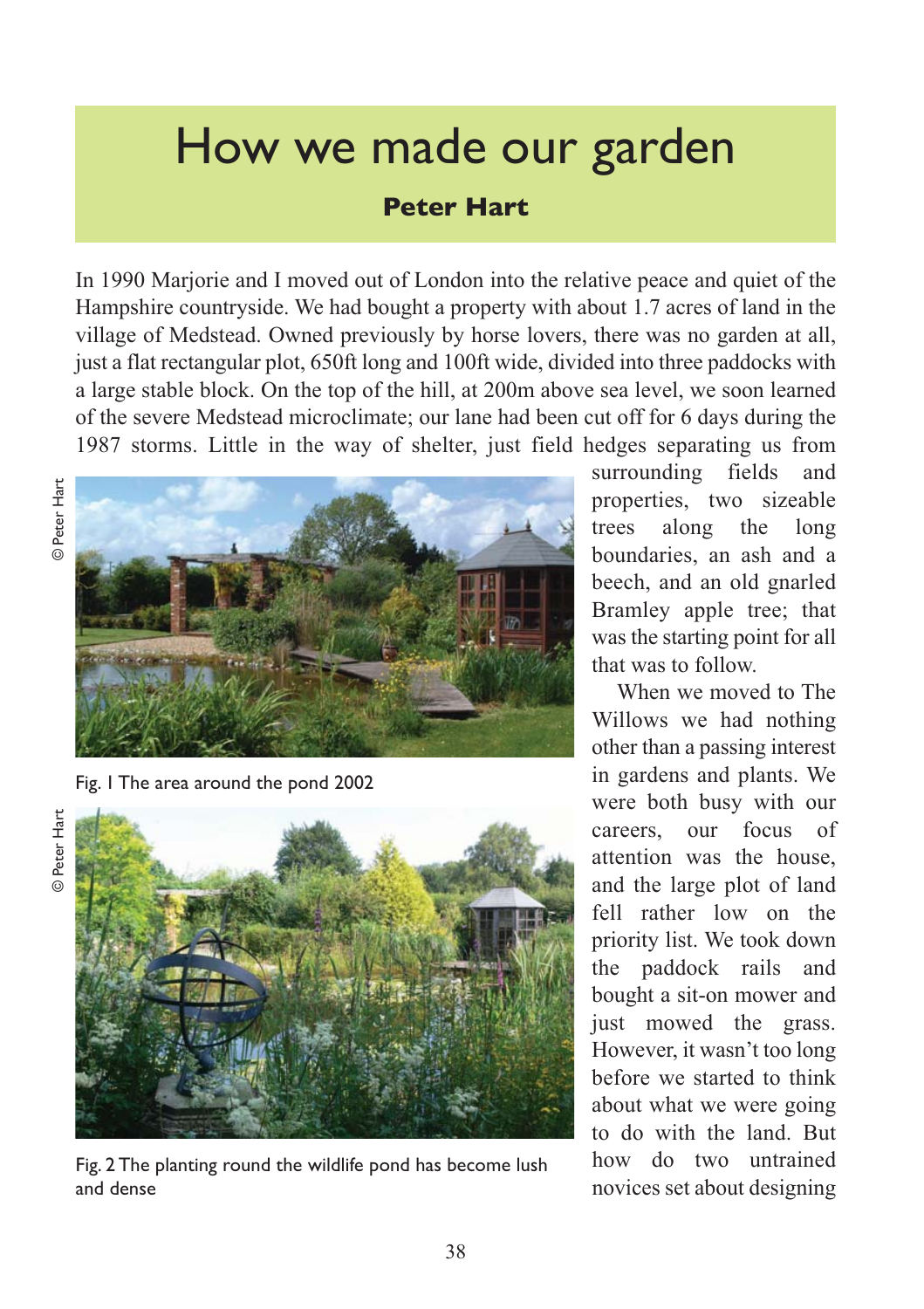and making a garden of this size? We started visiting open gardens, we borrowed books from the library and joined the local garden club – but we hadn't yet heard of the HPS! Margery Fish's book *We Made a Garden* made a lasting impression, such that when we eventually visited East Lambrook Manor we felt we already knew it well. We had many attempts at sitting down with paper and pencil to draw an overall plan but blank paper was all that materialised. We tried making lists of must-have features but that didn't work either. If you don't have any specific ideas but just a desire to make a nice garden the list includes everything that comes into your head. We lacked the discipline and ideas that come from experience, so our first conclusion was to put aside the idea of an overall plan, which is more the domain of the experienced, trained garden designer and burgeoning Andy Sturgeons, and concentrate on smaller parts, one step at a time.

Our first effort was to lay out a relatively small area on the east side of the house bordering the drive, about 40ft by 20ft. We purchased a lorry load of York stone and with it constructed a low retaining wall edging the drive and a crazy paving style path to a circular feature that we termed 'The Fairy Ring'. With a recent holiday to Peru still fresh in our minds, we called this project 'The Inca Trail'. The Yorkstone has mellowed beautifully over 20 years, developing a patina that concrete paving lacks. A considerable quantity was left over and is still being used in other project areas around the garden. The Inca Trail was planted with a backbone of assorted shrubs and tough perennials, in particular hardy geraniums, astrantias and hellebores, and The Fairy Ring has become a rockery with many saxifrages, dwarf primulas and sempervivums.

Our next step was to put in a series of three curly-edged beds extending some 180ft along the western border of the property, with bark mulch paths to access the inner areas. The beds become larger as you progress down the garden so that the contours and planting have a tiered visual impact seen from the house. With a mixed planting of large shrubs and perennials, the shrubs have rather taken over and were indeed planted too close together in the first place. After 17 years the beds have taken on a woodland character with shady under-planting and it's a constant battle to keep the paths open. The Willows garden plan

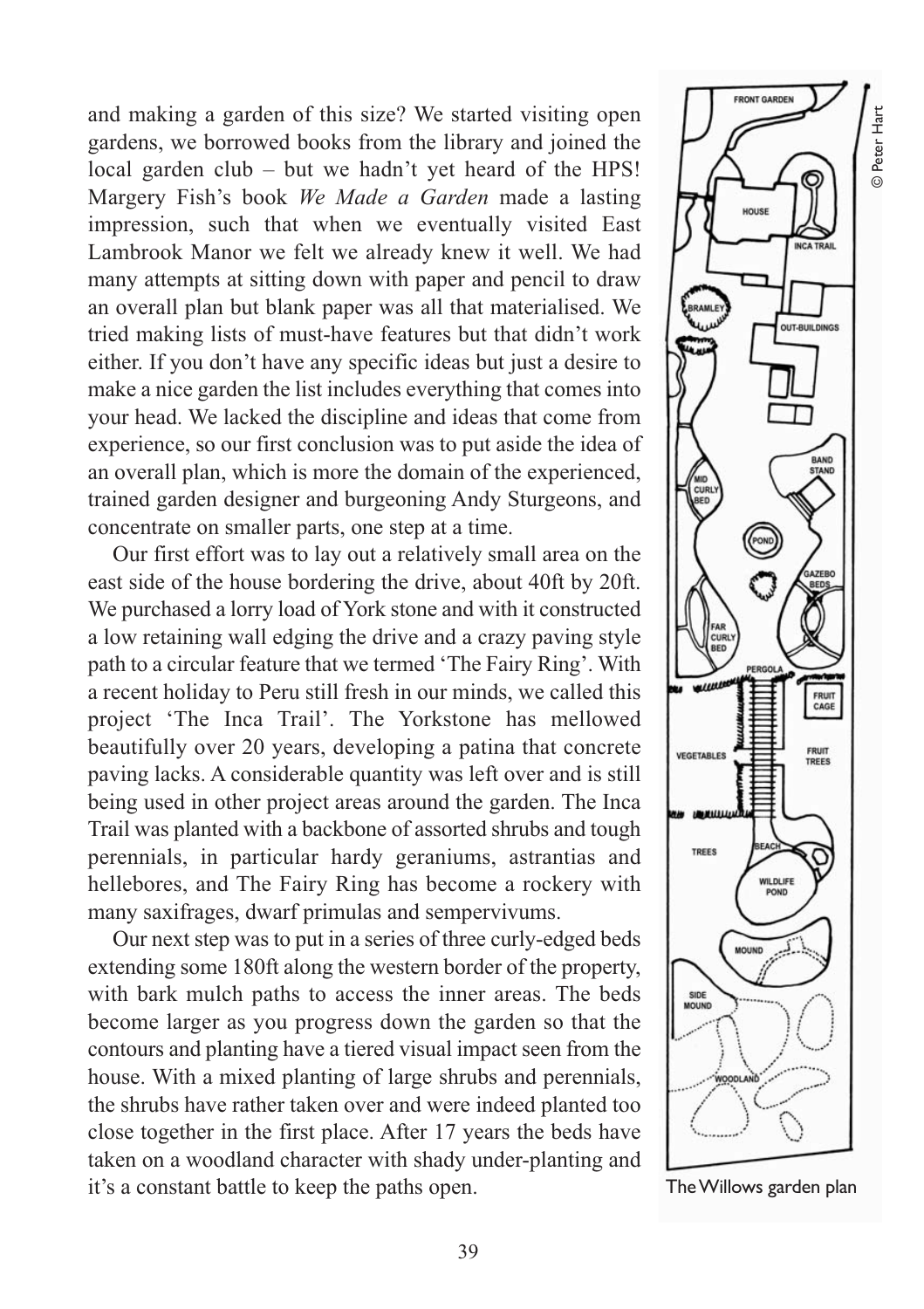With heavy clay soil and a neutral PH across the site, waterlogging can be a problem in winter and initial preparation is hard work. As it was originally a grass meadow, we put insufficient effort into the initial preparation of the ground and as a consequence perennial weeds have been a problem. Careful applications of Roundup over the years have largely dispatched the ground elder, wild raspberry and deep-rooted weeds but it is still a challenge to keep the beds under anything approaching control.

It was now 1996 and after 6 years only 5% of the plot had been gardened: something bold and adventurous was needed. We decided on a pond, a large wildlife pond (figs  $1 \& 2$ ), well down the garden. Armed with hosepipes we mapped out an area on the ground about 55ft x 35ft that looked appropriate, and we had some ideas about where to put the spoil. We called for quotes; it was a bigger project than we felt we could undertake ourselves. Sandy Worth from Water Meadow Nurseries made some



Fig. 3 The pergola in 2002





Fig. 4 Laburnum and honeysuckle on the pergola

very helpful suggestions and undertook the project. The spoil formed two crescentshaped mounds that, after settling, were heavily composted and planted with shrubs and trees. A path over the mound at the back of the pond provides a good viewpoint over the pond and its surroundings

The pond proved a major trigger for ideas on how next to proceed. Each development gave rise to further ideas, and so on and so forth, and so the overall plan was finally taking shape. We placed a summerhouse at one end of the pond with a deck cantilevered out over the water, bog gardens to both sides and bridges between to provide access. The bog gardens were not one of our great successes, drying out as they lack a water feed from the pond.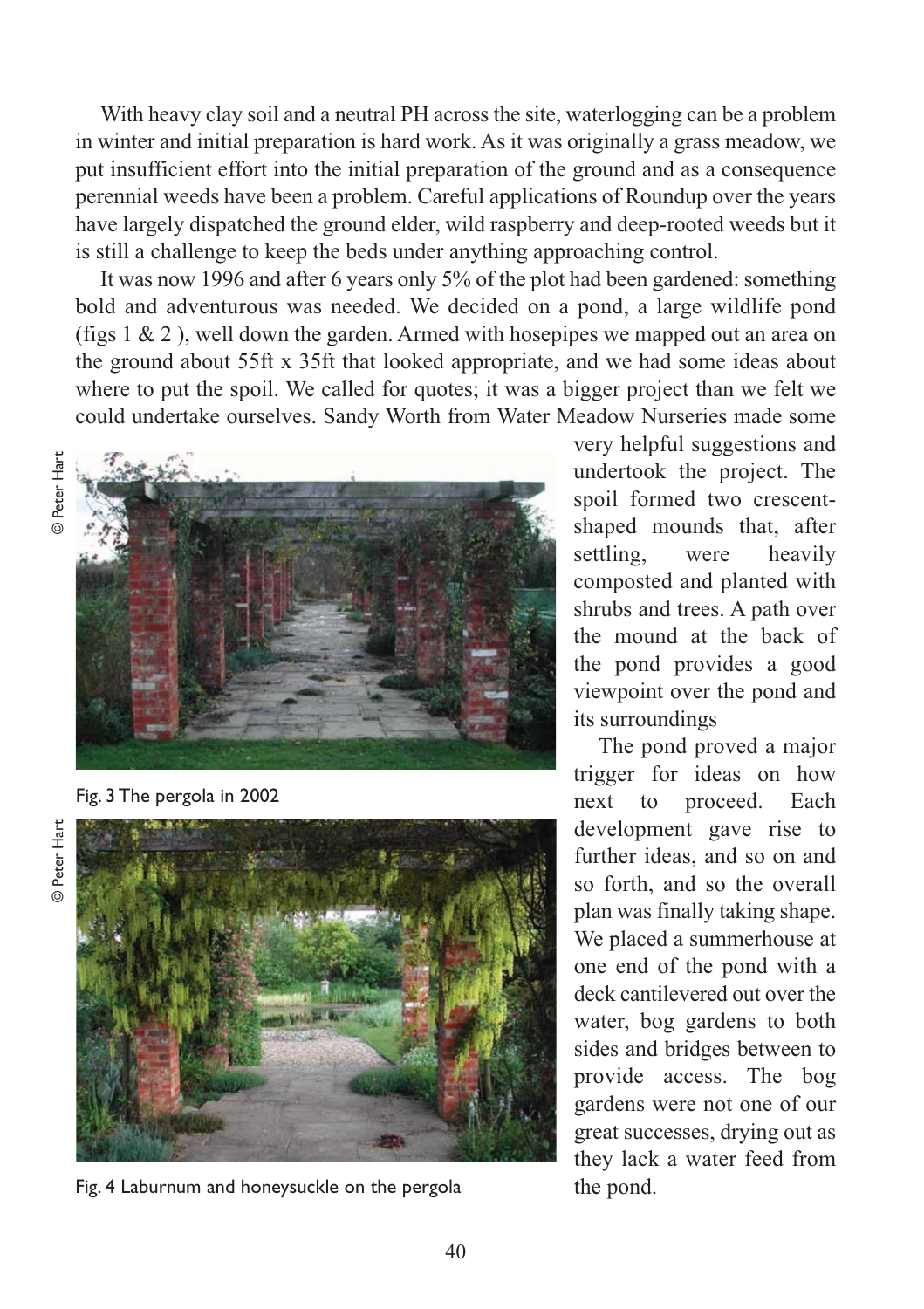Between the mounds and the far southern boundary we planted a woodland of mainly native indigenous species. Out with the hoses again, we formed a number of planting areas, separated by wide grassed paths, and planted some 50 bare-rooted trees. This area of the garden has proved a great success, with very few plant failures and minimal maintenance, just a little bit of path mowing that reduces year by year as the shade from the tree canopy increases. Now, 15 years on, it's a real woodland with some

trees approaching 40ft in height. We have planted many spring bulbs amongst the trees and are looking for suitable shadeloving plants for summer and autumn ground cover.

After the pond and woodland projects were completed we embarked on our 'Grand Pergola': 80ft long, 13ft wide and 8ft tall, it leads down the centre of the garden to the



Fig. 5 The vegetable garden

beach and the pond (fig. 3). It was a major construction job  $-18$  piers constructed from reclaimed Victorian bricks, a substantial heavy green oak wooden top section and a paved floor with planting pockets. The central four piers are clothed with wisterias, and other piers with clematis, vines, climbing and rambler roses. The penultimate section before the pond provides a laburnum arch and finally there are honeysuckle and jasmine (fig. 4). Planting beds run down both sides of the pergola for herbaceous perennials. The eastern side of the pergola is our fruit garden with various fruit trees, and soft fruit is grown here in a cage. Initially we were undecided what to do on the western side of the pergola. We had an idea of some themed gardens and put in yew hedges to break up the area and for a time just mowed the grass.

By 2002 most of the garden had been developed, but there was still a blank canvas on the eastern side opposite the curly beds. Several years previously we had put our vegetable garden here but it now seemed out of place. It suddenly dawned on us that the undetermined area to the west of the pergola would make an ideal vegetable plot, sheltered by the yew hedges and with mains water laid on. Ten 4ft-wide beds were constructed with paved paths between them (fig. 5), a total of 300ft of bed length and a 5-year crop-rotation plan adopted. We grow more than enough produce to keep us in fresh vegetables the whole year round, though a major disadvantage of starting a vegetable garden in a previously uncultivated area is the proliferation of wireworm, which indeed damaged our crops for the first two or three years.

41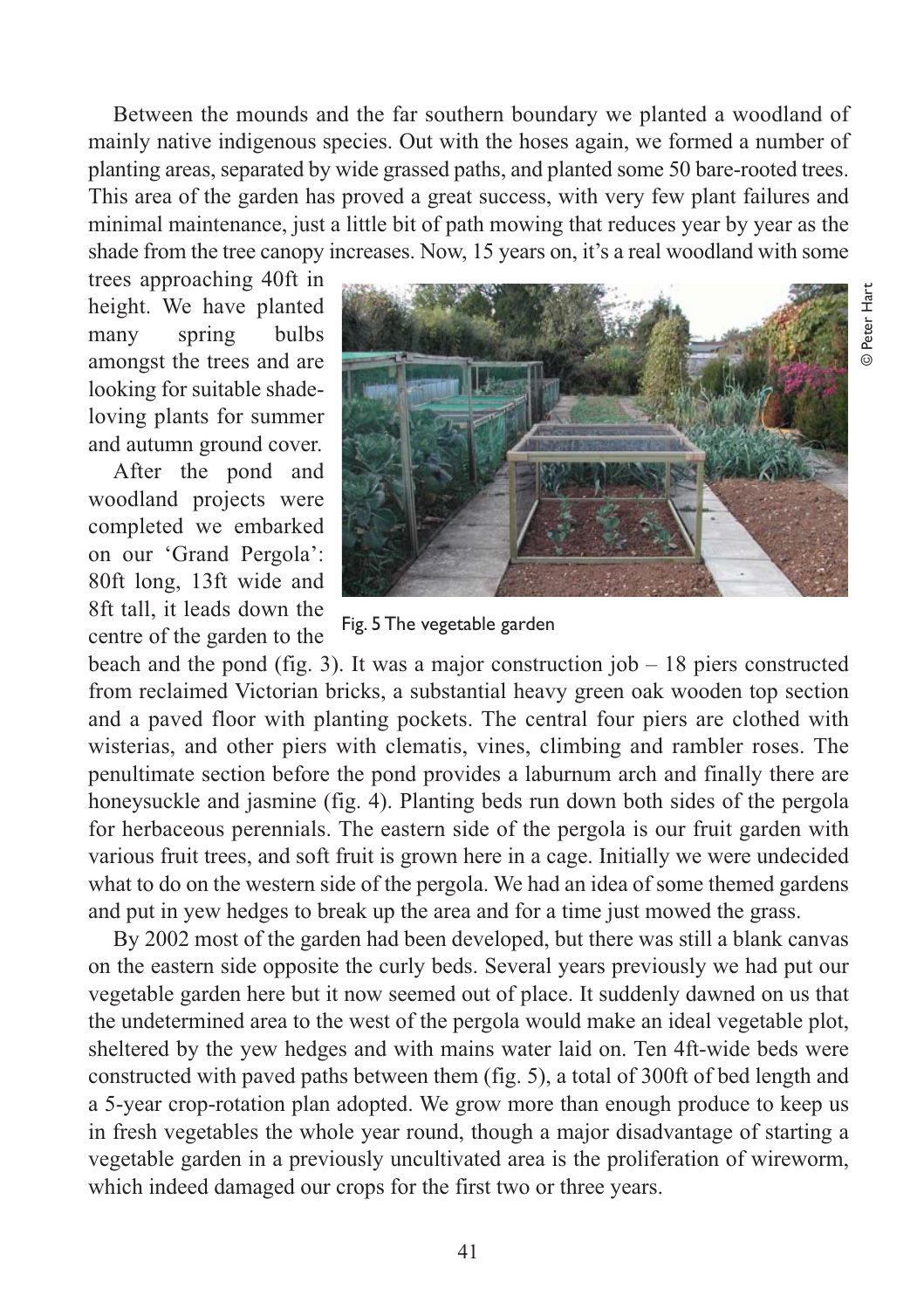With the vegetable garden moved, the way was now clear to develop the eastern side of the garden. Large curved-edge beds were made mainly to mirror the shape on the western side with two paved semi-circular paths to provide inner access. Where



Fig. 6 The gazebo beds in 2012

these semi-circles intersect we placed two wrought iron gazebo structures with clematis scrambling up the supports. These gazebo beds (fig. 6), as we call them, are our main area for planting now. A formal circular pond was placed in the centre of the garden as a focal point and a rather grand sitting area constructed, 12ft square with columns, balustrading, Indian natural paving and a pergola-style top. We call this our 'Bandstand' (fig. 7)!

By 2004 the main structures of the garden were all in place. Since then we have added some smaller beds near the house and restyled the front garden with roses. A new sitting area is in the planning stage with possibly a scree garden. Most people develop their garden from the house moving outwards, but we have taken the unusual approach of starting from the far end and

working backwards! However, this makes logical sense where diggers, trucks and heavy wheeled machinery are involved which you wouldn't want to move over already developed garden.

We record all plant acquisitions, seed sowings and their planted locations in an Excel spreadsheet, and this proves invaluable particularly when deciphering faded and broken labels when only a few letters are visible. Some 2000 plants and 1000 seeds are recorded, but significantly fewer are still in existence: such is life. Early on in the garden development we joined the HPS and ever since have reaped the benefits of the seed distribution scheme, plant sales, visits and the camaraderie of our fellow members.

Looking back over the last 20 years and reflecting on our successes and failures, think big is a clear message. How many of us regret not buying a larger greenhouse! The pergola, bandstand and wildlife pond are key features meeting this criterion. The yew dividing hedges, although slow to develop, are now mature and need minimal maintenance to look good the whole year round. Rabbits and deer proved a major problem until we incorporated suitable netting and walling along the boundaries, a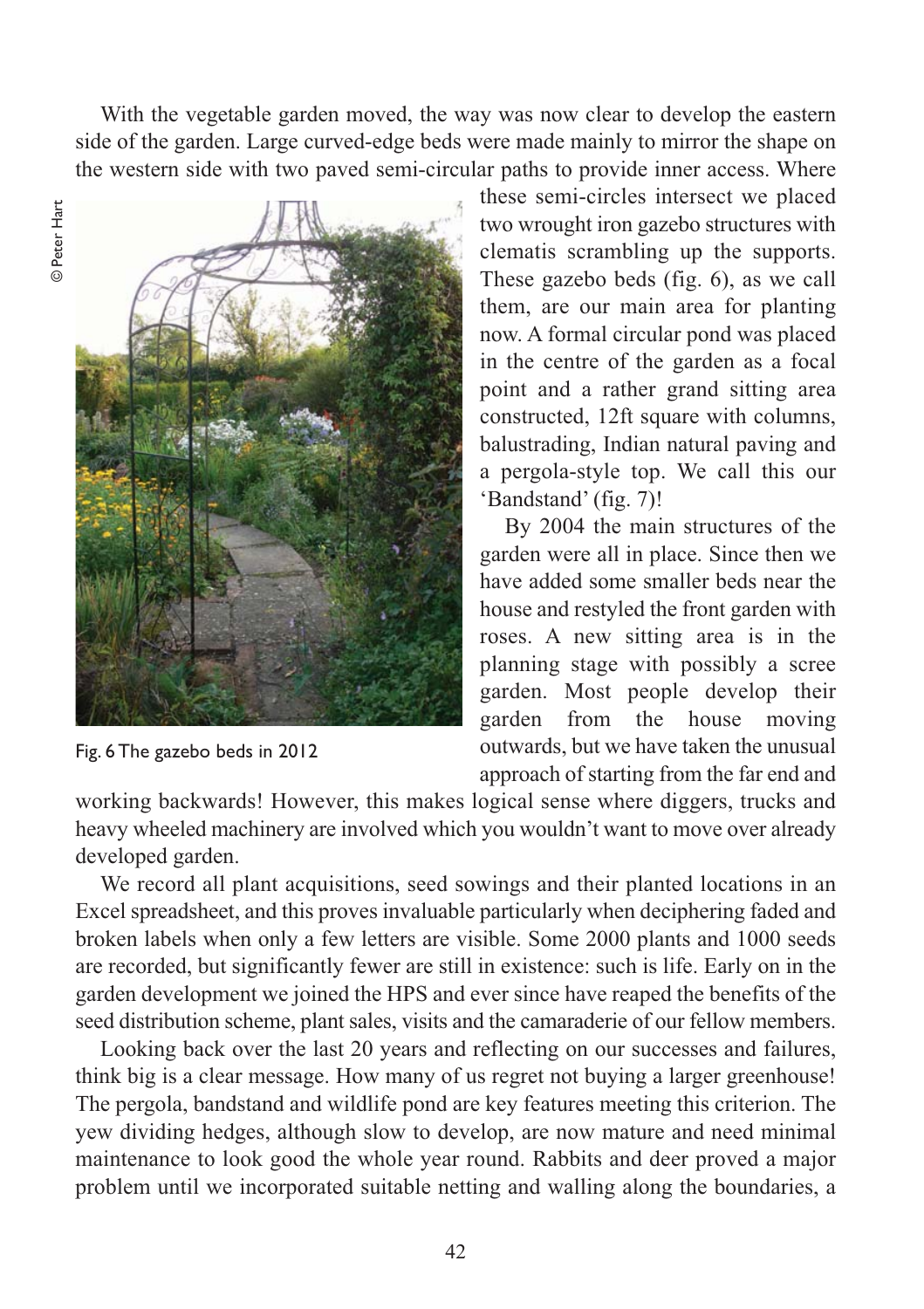

Fig. 7 'The Bandstand' in 2004 before the planting matured

major effort in itself. Paths first constructed using pea shingle have been converted to paving to ease maintenance, and paving in the vegetables makes access so much easier in the winter. Initially we constructed a gravel bed over a Plantex membrane for the central area in our gazebo beds. Planted with grasses, heleniums and other late-summer



Fig. 8 The round pond